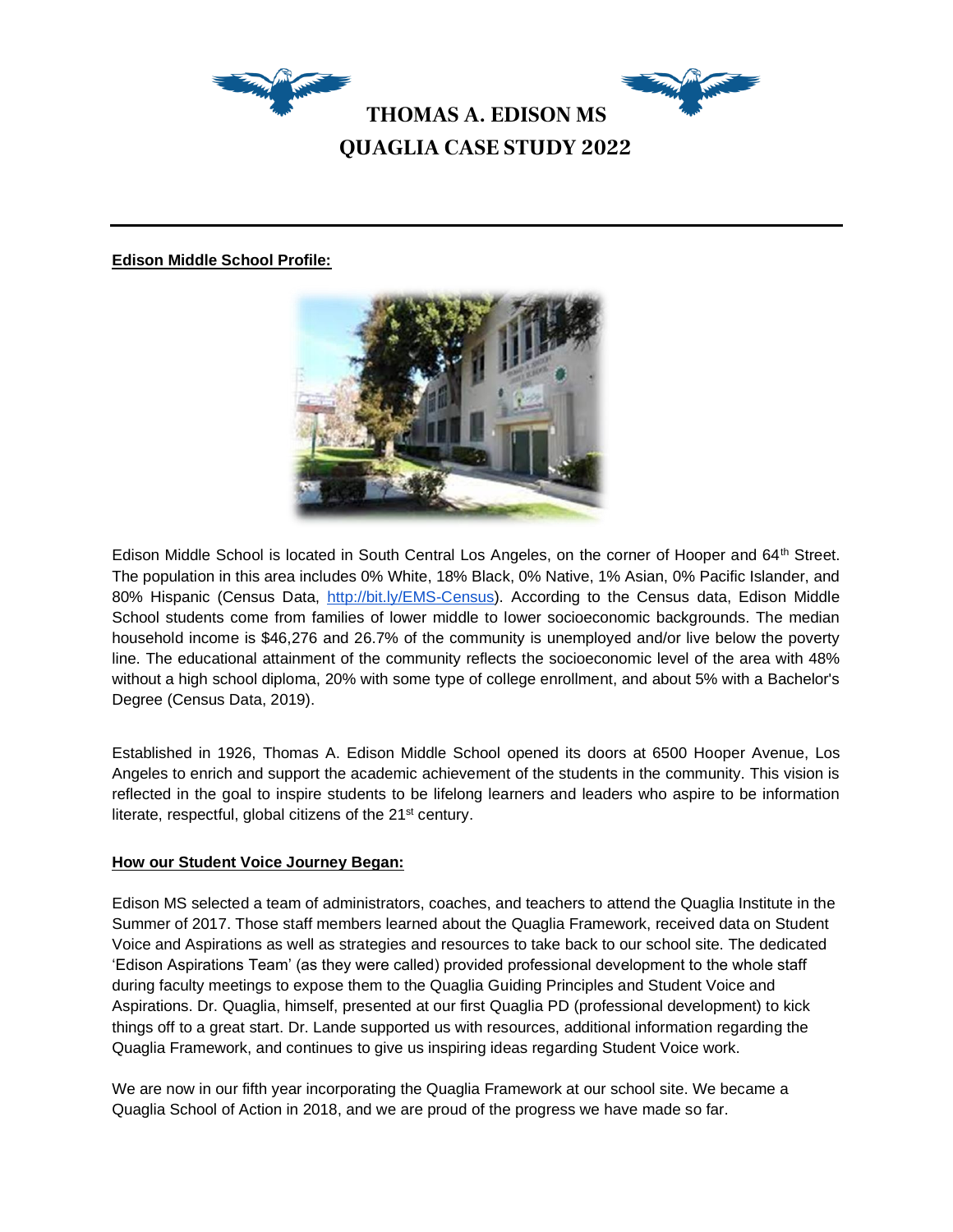

# **A Significant Shift:**

Before learning about the Quaglia Institute and Student Voice and Aspirations, our school did not have a guide to tackle incorporating students' voices in decision-making at school. Our caring teachers provided time in their classroom for discussions, choices, and collaboration, but those items discussed were kept in the classroom and not shared among each other. Individually, through classroom observations, some teachers included some ways to engage their students, give them purpose, and develop self-worth, but again, those were contained to individual classrooms and not yet schoolwide practices. There was no data to reference how the students felt about the class, the content, or how they learned. There were some opportunities to engage students in decision-making, but only in a few places already established such as the School Site Council (SSC), Shared Decision-Making Council (SDMC), and Leadership classes. But that was where it stopped.

After learning about Quaglia and Student Voice and Aspirations, our school's mindset has shifted to deliberately incorporate Student Voice in **all** aspects of our school. We did not reinvent the wheel; instead, we looked at what we already had in place and identified how we could enhance it to include the Pathways to Strengthen Voice (Students as Advocators, Collaborators, Benefactors, Partners, and Contributors). Below are some samples of how we integrated the Pathways to Strengthen Voice in our work:

| <b>Students as Advocators:</b><br>Intramural Sports - Teachers vs. Students | Our students were the ones who initiated starting school clubs again<br>after two years of distance learning. They sought out teacher sponsors,<br>pitched their club ideas, and helped recruit members for their club. This<br>year, we have opened up six clubs:<br><b>Sports Club</b>                                                      |  |  |  |  |  |  |
|-----------------------------------------------------------------------------|-----------------------------------------------------------------------------------------------------------------------------------------------------------------------------------------------------------------------------------------------------------------------------------------------------------------------------------------------|--|--|--|--|--|--|
|                                                                             | Wednesdays in the Gym<br>$\circlearrowright$<br><b>Art Club</b><br>Wednesdays in room 300<br>О<br>Dance Club<br>Thursdays in room 211<br>$\circ$<br><b>Anime Club</b><br>Tuesdays in room 218<br>$\circlearrowright$<br><b>MESA Club</b><br>Wednesdays in room 505<br>$\circlearrowright$<br>Library Squad: Meets in the Library during lunch |  |  |  |  |  |  |
|                                                                             | It was also due to students' persistence about having some type of<br>sports that our Lunchtime Intramural Sports began.                                                                                                                                                                                                                      |  |  |  |  |  |  |
| <b>Students as Collaborators:</b>                                           | One of the proudest collaborations this year at Edison MS was the<br>Recycling Campaign that AVID and science teachers worked on in the<br>spring of 2022. This project featured students learning about recycling<br>and creating Public Service Announcement videos to create awareness                                                     |  |  |  |  |  |  |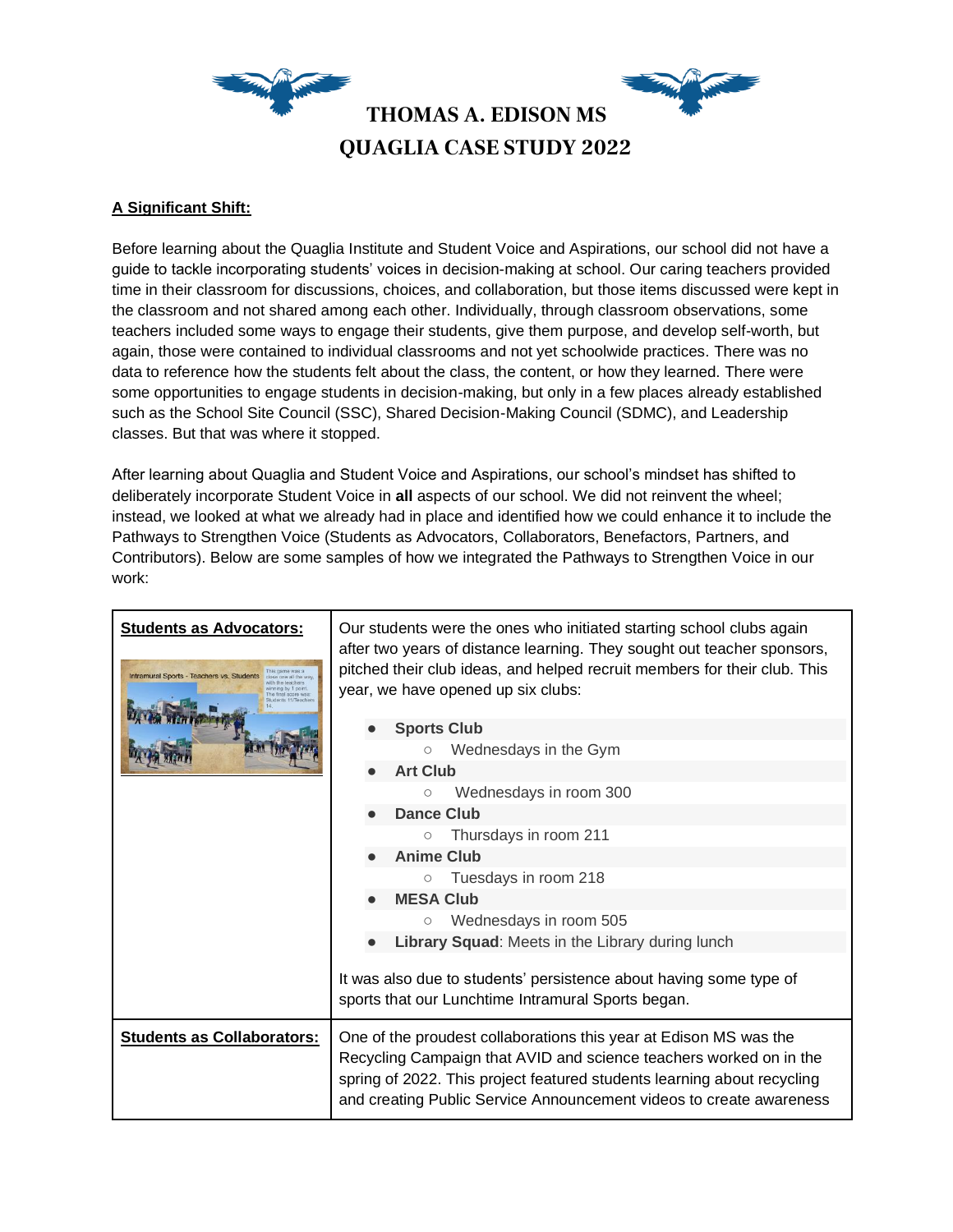

| <b>Recycling Campaign Videos</b><br>Check out our Students<br>Recycling Campaign Vic | about the importance of recycling. Students decorated cardboard boxes<br>and put them in all the classrooms and offices to encourage recycling.<br>They collected the recycling boxes at the end of each week. This process<br>continued for a whole month.<br>The Leadership class and the PSA Counselors collaborate on a<br>consistent basis on events creating attendance awareness.<br>Student Ambassadors and Support Staff collaborate on schoolwide<br>information dissemination and activities regarding WASC and Student<br>Voice.                                                                                                                                                                                                                                                                                                                                                                                                                                                                                                                                                                                                                                                                                                                                                                                                                                                                                                                                       |
|--------------------------------------------------------------------------------------|------------------------------------------------------------------------------------------------------------------------------------------------------------------------------------------------------------------------------------------------------------------------------------------------------------------------------------------------------------------------------------------------------------------------------------------------------------------------------------------------------------------------------------------------------------------------------------------------------------------------------------------------------------------------------------------------------------------------------------------------------------------------------------------------------------------------------------------------------------------------------------------------------------------------------------------------------------------------------------------------------------------------------------------------------------------------------------------------------------------------------------------------------------------------------------------------------------------------------------------------------------------------------------------------------------------------------------------------------------------------------------------------------------------------------------------------------------------------------------|
| <b>Students as Benefactors:</b><br><b>Focus Groups</b>                               | Our students have regular opportunities to develop school and classroom<br>practices. Our <b>Student Ambassadors</b> (formed in 2021) regularly meet to<br>discuss school-related topics such as WASC and Student Voice and lead<br>activities during their homeroom class. Our student ambassadors were<br>selected by their homeroom peers to represent them in decision making<br>and also to lead homeroom activities. This has significantly expanded<br>leadership opportunities at Edison from just traditional student council to<br>giving many more students leadership roles as homeroom<br>representatives. This year, they were the main communicators of all of<br>the WASC student-led activities as well as some Quaglia Aspirations<br>activities. Some of our ambassadors participated in two Instructional<br>Rounds and debriefed with the school staff about their classroom<br>observations. They participated in Focus Groups analyzing Student<br>Voice Survey Data and led the discussion with their homeroom class.<br>Aside from the Student Ambassadors, we also have included students in<br>our Schoolwide Positive Behavior Intervention Support (SWPBIS)<br>meetings to get a student perspective on anything behavior related,<br>including rewards and consequences.<br>We continue to seek a wide variety of different students' voices in relation<br>to school related events to engage the school and the rest of the student<br>population. |
| <b>Students as Partners:</b>                                                         | More than ever, our teachers are partnering with their students by<br>allowing more student choice in culminating tasks/projects (such as<br>choice boards and digital portfolios) as well as allowing students to<br>reflect on their work. Students are truly becoming partners in the learning<br>experience. Rather than a teacher being the only one responsible for<br>instruction, students are taking shared responsibility for what happens<br>during class time.                                                                                                                                                                                                                                                                                                                                                                                                                                                                                                                                                                                                                                                                                                                                                                                                                                                                                                                                                                                                         |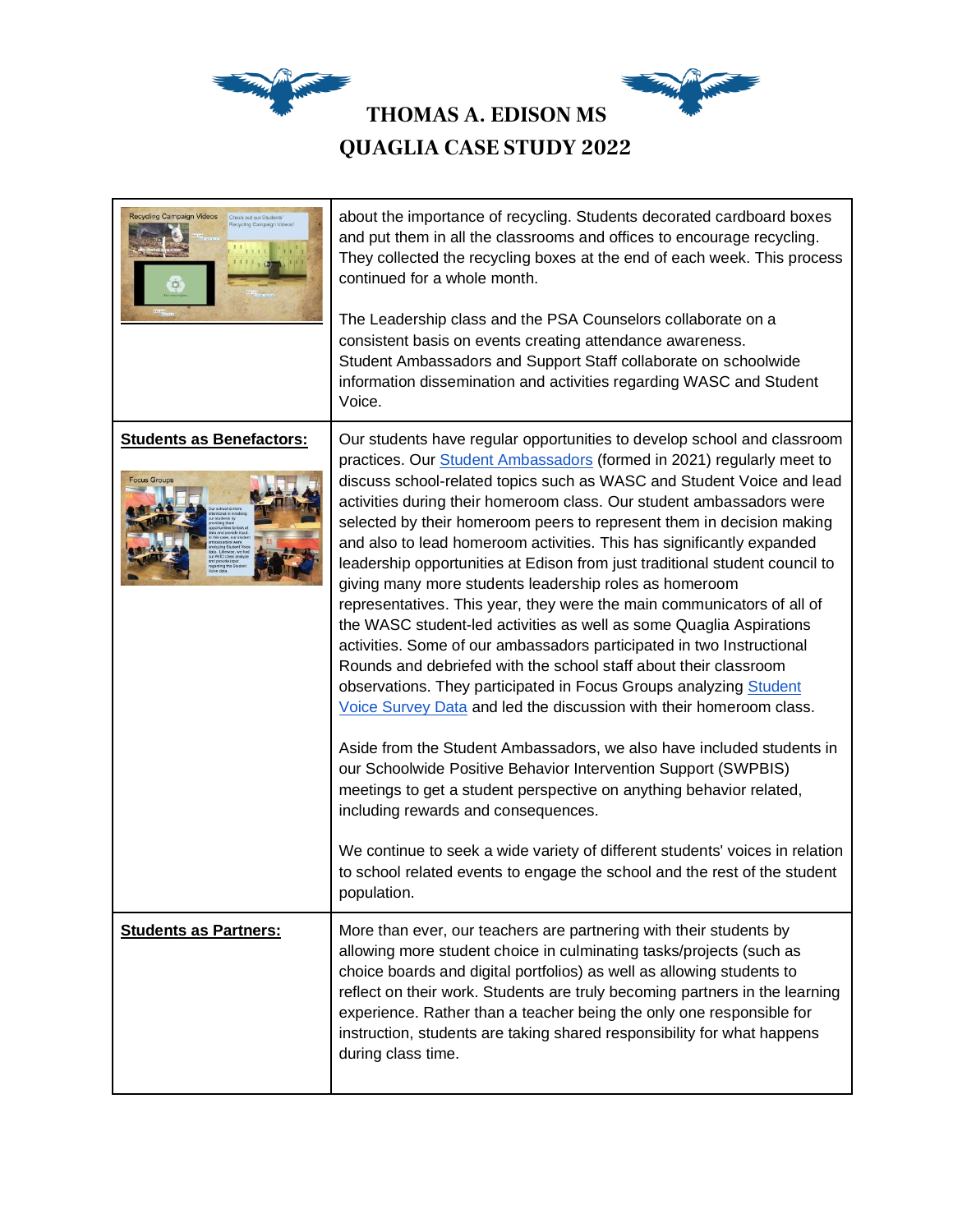

| ENERGY                                                    | Students have participated in focus groups to analyze Student Voice<br>survey data and have been part of Instructional Rounds in partnership<br>with adults. These activities are so much more meaningful for staff and<br>students when done in partnership with one another. Student<br>representatives also continue to serve on SDMC and SSC, and Student<br>Ambassadors serve as critical partners.                                                                                                                                                                                                                                                                                                                                                                                                                                                                                                                                                                                                                                                                                                                                                                                        |  |  |  |  |  |
|-----------------------------------------------------------|-------------------------------------------------------------------------------------------------------------------------------------------------------------------------------------------------------------------------------------------------------------------------------------------------------------------------------------------------------------------------------------------------------------------------------------------------------------------------------------------------------------------------------------------------------------------------------------------------------------------------------------------------------------------------------------------------------------------------------------------------------------------------------------------------------------------------------------------------------------------------------------------------------------------------------------------------------------------------------------------------------------------------------------------------------------------------------------------------------------------------------------------------------------------------------------------------|--|--|--|--|--|
| <b>Students as Contributors:</b><br><b>Student Choice</b> | We no longer just give a Student Voice survey once a year. Now, our<br>school has developed a systematic way to solicit students' ideas and<br>opinions through surveys on a regular basis. Here are some examples:<br>Music for Friyay<br>Best of 8th grade (Yearbook survey)<br>Music for Picnic<br>Movie Night<br><b>Book Survey</b><br>Student Voice survey (Quaglia-school level)<br>$\bullet$<br>I Know My Class survey (Quaglia-classroom level)<br>$\bullet$<br>Most importantly, we continue to provide our students opportunities to<br>take the Student Voice survey per semester so we can get a glimpse of<br>how they perceive their personal voice and experience in the school.<br>This information gives us a way to adjust our instruction, activities around<br>the school, and student involvement in various aspects of campus. This<br>is the year that we have had the most Student Voice surveys<br>administered, and we are proud of that accomplishment. The more we<br>hear from our students, the better we can learn from them.<br>Student Voice surveys as well as the other surveys we conduct<br>throughout the year (iKnow My Class surveys, School Experience |  |  |  |  |  |
|                                                           | surveys, Tech surveys, as well as the aforementioned surveys) allows us<br>to see what we can improve as a school in terms of student perception.<br>We align this work with one of our WASC Goals of improving our School<br>Culture and Climate.                                                                                                                                                                                                                                                                                                                                                                                                                                                                                                                                                                                                                                                                                                                                                                                                                                                                                                                                              |  |  |  |  |  |

# **Where We Are Now:**

Our Quaglia professional learning sessions on Student Voice strategies and data analysis take place regularly through our monthly [New Teacher Meetings](https://docs.google.com/document/d/1Hf6XtexGTZDVR7oQoYg2IgmkMBko3N9x/edit?usp=sharing&ouid=104688805602197163068&rtpof=true&sd=true) and [Specialized Team meetings.](https://docs.google.com/document/d/1XAyTlkWyfO2TWC0C2B7I_nc_GmnUjjbV/edit?usp=sharing&ouid=104688805602197163068&rtpof=true&sd=truen/d/1KDC_b_q96CsxLyrpoWRQatNUrhlAMAuKfih995TEAZ8/edit?usp=sharing)

Since most of our staff are now trained on the Quaglia Framework in conjunction with Social Emotional Learning (SEL) strategies and Kagan strategies, there has been an increase with teachers using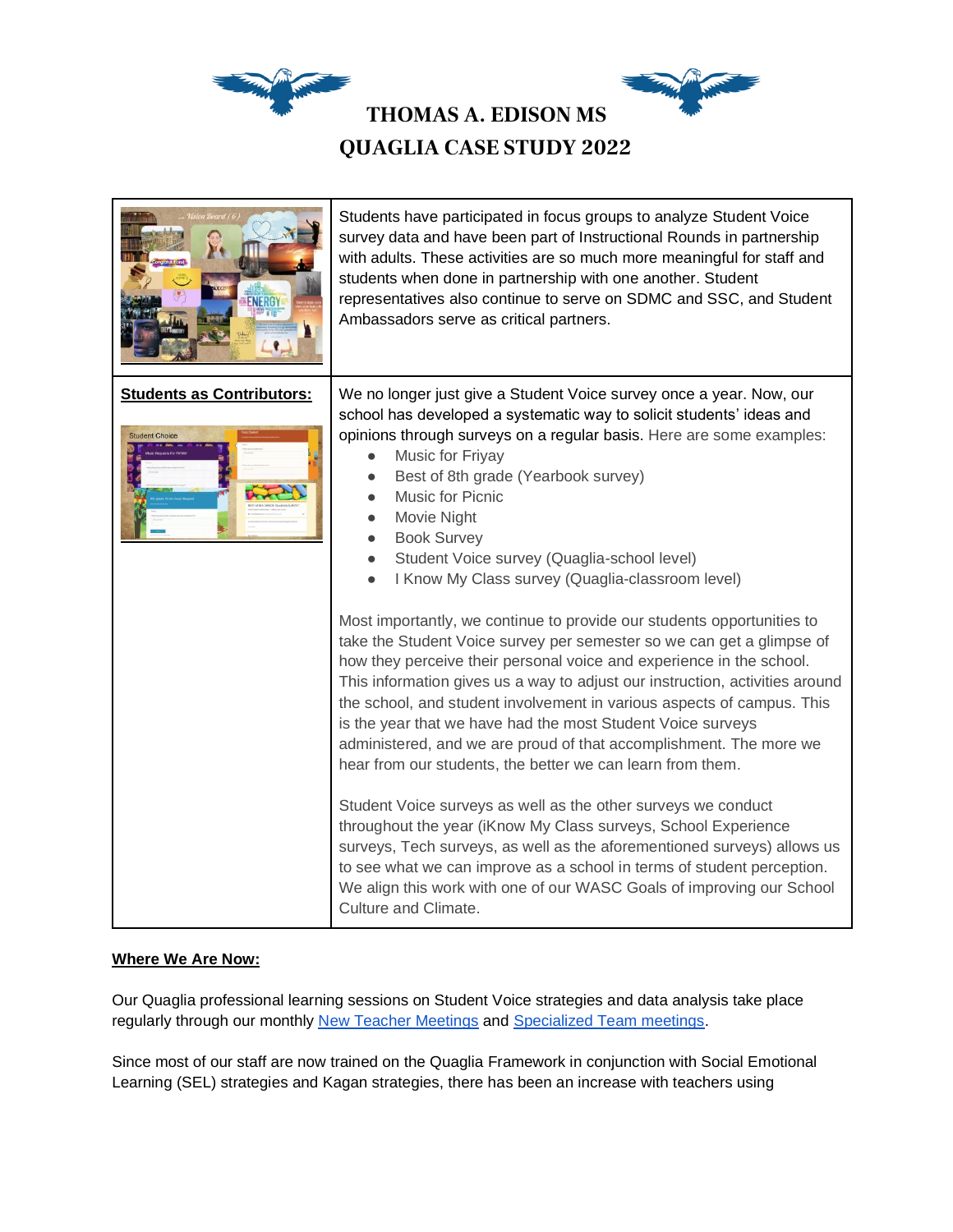

check-ins and team-building as a way to build rapport with their students on a regular basis. Our [Daily](https://docs.google.com/spreadsheets/d/1a7qDABcF8wX5bNsjXYOJgL2KYdYRjpsxwYtCrYONw_o/edit?usp=sharing)  [Homeroom Assemblies](https://docs.google.com/spreadsheets/d/1a7qDABcF8wX5bNsjXYOJgL2KYdYRjpsxwYtCrYONw_o/edit?usp=sharing) focusing on SEL strategies (i.e. Mindful Mondays, Grati-Tuesdays, Wellness Wednesdays, and Thoughtful Thursdays) have been a great springboard for a schoolwide focus on building healthy minds and healthy habits…a tool that we can connect with the Quaglia Guiding Principle of Purpose and the Conditions of Leadership & Responsibility and Confidence to take Action*.* 

Our staff now naturally shares their Student Voice practices regularly in meetings and through reflections. Student Voice really has become a "way of being" at Edison Middle.

## **Student Voice Evidence:**

[Edison MS Aspirations Planning 2021-2022](https://docs.google.com/document/d/1-L1Paoak20qbY-TGCadxwA4-La1PS3pMNRz0kmBf104/edit?usp=sharing)

[Edison MS Student Voice Evidence 2020-2021](https://sites.google.com/lausd.net/edison-ms-student-voice/home)

[Edison MS Student Voice Snapshots 2021-2022](https://docs.google.com/presentation/d/1cfPA6aJ-AoE2erzquv8TPlIc4dcyodrok8-7L7xQMTQ/edit?usp=sharing)

[Quaglia On-Site Visit Schedule Fall 2021](https://docs.google.com/document/d/10wNdBztHBY7qMPQHSxTJw8H5vWA4W4mJ/edit?usp=sharing&ouid=104688805602197163068&rtpof=true&sd=true)



## **Student Voice Data:**

## [Edison SV Longitudinal Data Analysis 2021](https://docs.google.com/document/d/1W2PZ6T3z3BEqB4KXehcWAZc4aLJoCWA6/edit?usp=sharing&ouid=104688805602197163068&rtpof=true&sd=true) [Student Voice Survey 2019 vs. 2021](https://docs.google.com/document/d/1ByiMobxyFydbOIt-e5vX6I4CcfTwBOd-9kbeNy_O3D8/edit?usp=sharing)

Most of the data from the Quaglia Student Voice survey has improved since 2019. Our school is encouraged to see the improvements and will continue utilizing Quaglia Student Voice and Aspirations activities to foster Student Voice and choice in school. We will also continue analyzing data to see which items we can work on and continue to include students in our conversation on how to make our school a better place for student learning. The following shows a sample of our Student Voice survey data for the Conditions of Belonging and Heroes.

| Category      | Question                                                        | Total in<br>Agreement | Strongly<br>Agree | Agree | <b>Undecided</b> | <b>Disagree</b> | Strongly<br><b>Disagree</b> | Did Not<br>Answer |
|---------------|-----------------------------------------------------------------|-----------------------|-------------------|-------|------------------|-----------------|-----------------------------|-------------------|
| Belonging     | 1. School is a welcoming and<br>friendly place.                 | 69.1%                 | 18.4%             | 50.8% | 23.1%            | 4.9%            | 2.8%                        | 0.2%              |
| Belonging     | 2. Teachers make an effort to get<br>to know me.                | 69.5%                 | 22.3%             | 47.2% | 23.3%            | 5.1%            | 2.1%                        | 0.2%              |
| Belonging     | 3. I have difficulty fitting in at<br>school.                   | 21.8%                 | 7.0%              | 14.8% | 31.9%            | 31.5%           | 14.8%                       | 0.4%              |
| Belonging     | 4. I am proud of my school.                                     | 63.8%                 | 21.5%             | 42.2% | 29.1%            | 4.3%            | 2.9%                        | 2.5%              |
| Belonging     | 5. I am a valued member of my<br>school community.              | 41.3%                 | 13.2%             | 28.1% | 44.5%            | 10.2%           | 3.9%                        | 4.0%              |
| <b>Heroes</b> | 6. Students respect teachers.                                   | 59.4%                 | 15.6%             | 43.8% | 29.7%            | 8.6%            | 2.3%                        | 0.8%              |
| <b>Heroes</b> | 7. Adults at this school listen to<br>students' suggestions.    | 62.4%                 | 19.4%             | 43.0% | 29.5%            | 3.4%            | 4.8%                        | 0.6%              |
| Heroes        | 8. My parents care about my<br>education.                       | 93.5%                 | 66.6%             | 26.9% | 4.9%             | 0.4%            | 1.1%                        | 0.4%              |
| Heroes        | 9. If I have a problem, I have a<br>teacher that I can talk to. | 63.2%                 | 23.6%             | 39.5% | 23.3%            | 8.5%            | 5.0%                        | 2.5%              |
| <b>Heroes</b> | 10. Teachers respect students.                                  | 75.1%                 | 29.4%             | 45.8% | 20.9%            | 2.2%            | 1.8%                        | 4.2%              |
| Heroes        | 11. Students respect each other.                                | 44.9%                 | 15.7%             | 29.2% | 39.4%            | 8.7%            | 7.0%                        | 4.9%              |
| Heroes        | 12. Teachers care if I am absent<br>from school.                | 60.0%                 | 25.2%             | 34.8% | 30.6%            | 6.4%            | 3.0%                        | 6.0%              |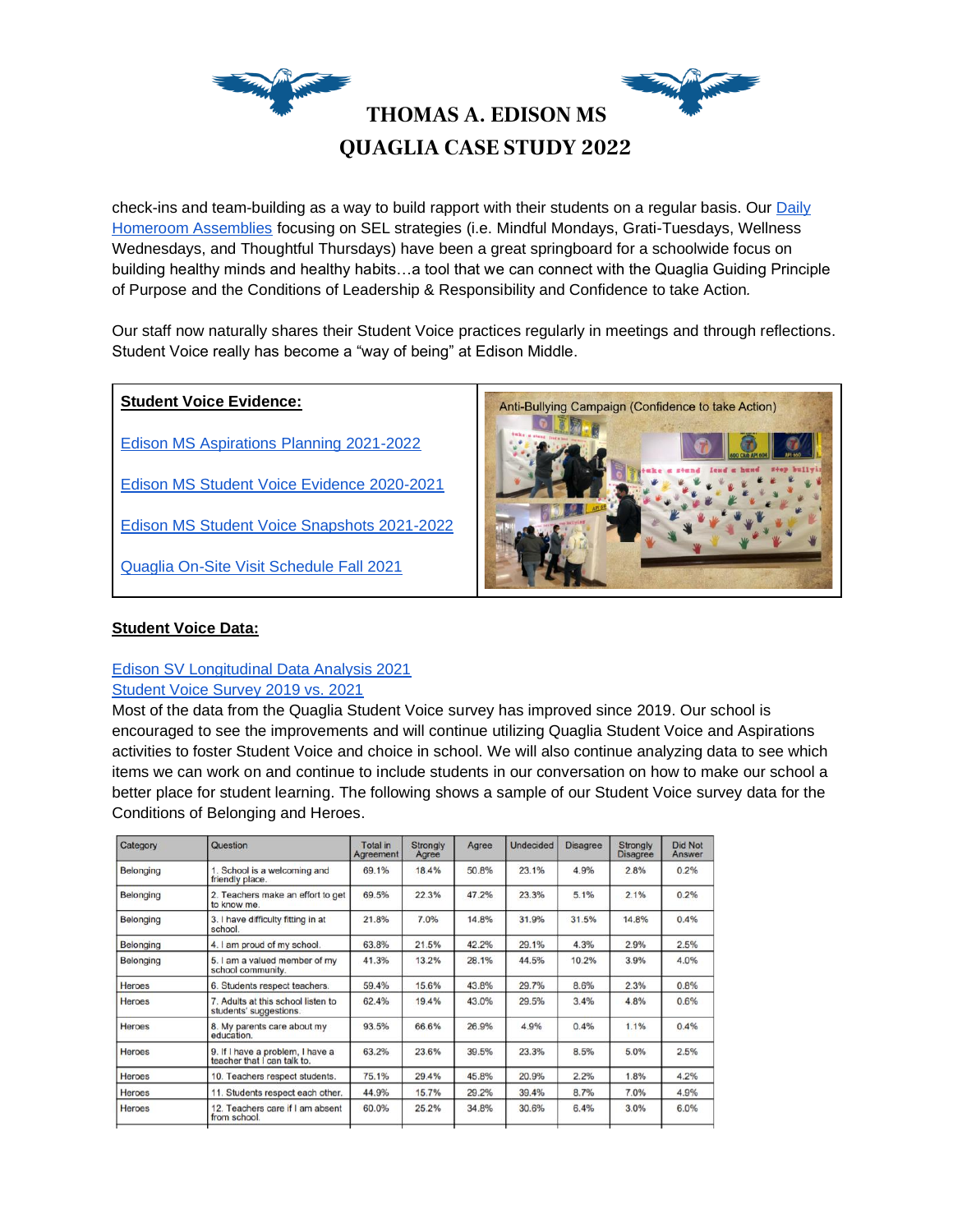

## *Survey statements showing improvement from the data from 2019 to 2021:*

I am proud of my school increased by 5% Students respect teachers increased by 15% Adults at this school listen to students' suggestions increased by 5% If I have a problem, I have a teacher that I can talk to increased by 6%

## *Survey statement showing a decline and will need continued work:*

I have difficulty fitting in at school declined by 4%

## *What does this mean for our work?*

Continue activities that promote Self-Worth, Engagement, and Purpose Create monthly challenges related to the 8 Conditions in the Quaglia Framework SEL activities, restorative circles, fun lunchtime activities, award recognition, incentives, etc.

## **Self-Assessments & Reflections:**

#### [Student Voice Self-Assessment](https://docs.google.com/document/d/1PG5ThnP_GzI8fBzjlk_zbUnBLJbglKTx9U29fUI2ERY/edit?usp=sharing)

Many of our students reported a high rate (8-10) on student voice recognition overall. According to the data, most students feel like their voice is heard in school. They report that they have a voice during class discussions, projects, group work, and through surveys. Our students know that teachers care when they are listened to, when they show them respect, and when they get compliments from them.

## [Teacher Voice Advocate Self-Assessment](https://docs.google.com/document/d/11Q8WioI_DvPro6sx8KGZATzfRWQxA3QPXVc9eEcuxlw/edit?usp=sharing)

Our teacher self-assessment this year reflected a positive outlook overall. Majority of the teachers who took the assessment scored highly (8-10) on each category and felt proud and accomplished for their work. Many reported that they treat their students with respect and provide them opportunities to share their opinions on multiple occasions with student work. Many teachers have learned to listen to their students' different opinions and voices/perspectives on issues, discuss ideas openly in their classrooms, and accept student suggestions.

## [Teacher Student Voice Reflections](https://docs.google.com/document/d/1MNpVJuEmgUdbUTgArZSronQieJ8_VMQVAKrcVIvvlUM/edit?usp=sharing)

Our teachers reflect on their experience with Student Voice through Specialized Team meetings. They discuss their responses with partners to celebrate successes and brainstorm strategies for continual improvement.

## [ELA End-of-Year Reflections](https://docs.google.com/presentation/d/1snEXLYAl2QZM-F8gVNY8dnoJWEuBVdkqDI9R6SR5gCY/edit?usp=sharing)

During our ELA End-of-Year reflection, our ELA teachers reflected on what they accomplished this year as well as how they incorporated Student Voice in their classrooms.

## **Where We Want To Go Next:**

Our school is proud of all of the accomplishments and hard work we have put into amplifying Student Voice and Aspirations at our school. We definitely see improvements in the trust and respect being established at our school site between students, teachers, and staff. We are seeing a great deal of